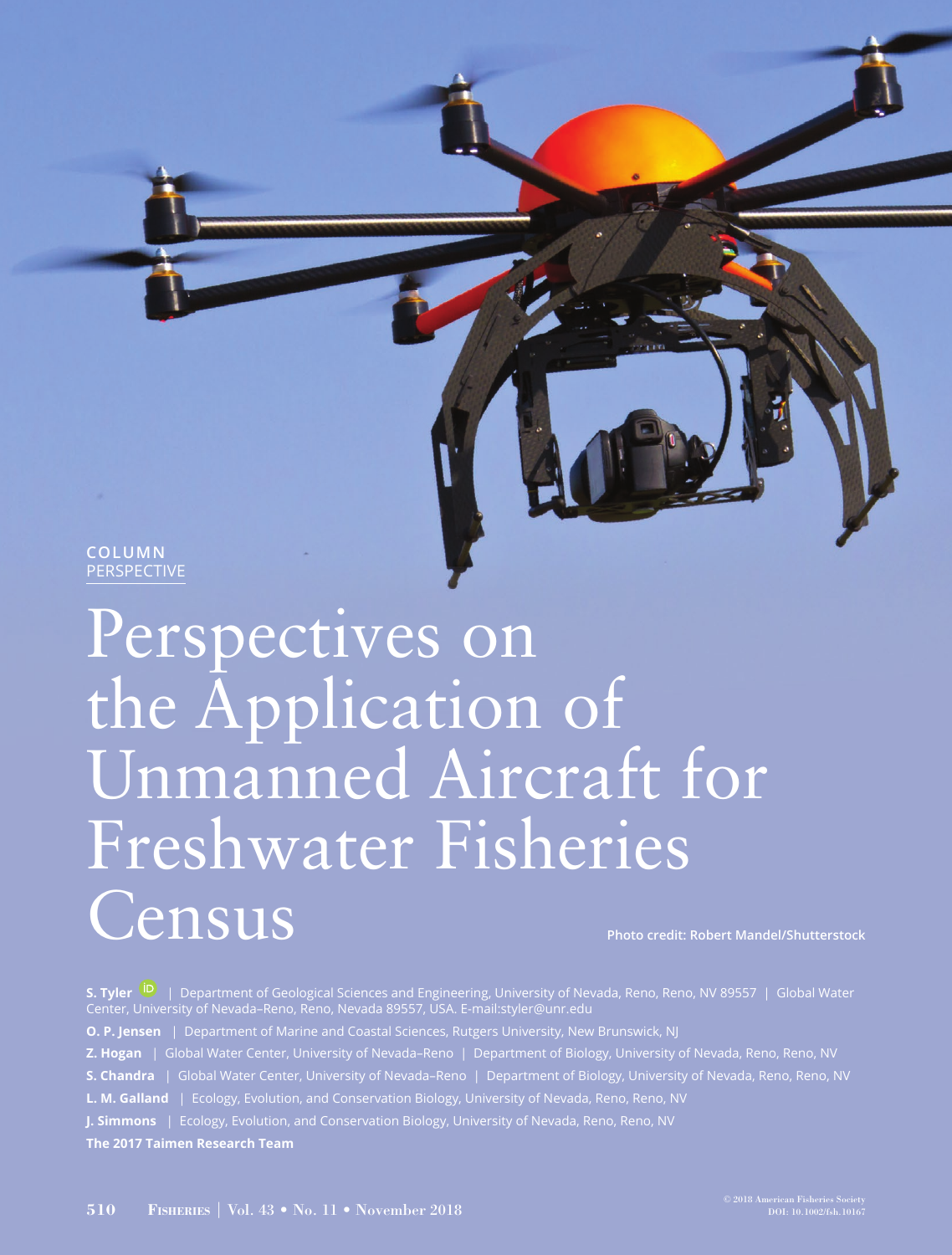This work provides an overview of the use of small unmanned aircraft systems for freshwater fisheries survey and fish identification. As an example, a series of river reaches in Mongolia was surveyed for identification and sizing of the endangered Taimen *Hucho taimen*, the world's largest salmonid. Using polarized video imagery, Taimen were positively identified in depths of over 2 m. River reaches were chosen for survey to include likely Taimen holding grounds as well as areas that were unlikely Taimen habitat. Large areas of river reaches were quickly surveyed with video imagery stored for analysis. Using land-based targets for sizing and flying autonomous search patterns, we found that Taimen were easily identifiable based on their swimming patterns and could be remotely sized; furthermore, the fish did not appear to be disturbed by the presence of overhead aircraft. Lessons learned from the experiments and recommendations for future advances are provided. The use of small unmanned aircraft systems for fisheries is shown to be a novel and inexpensive alternative to traditional fisheries survey methods.

Established human aerial census methods provide counts of animals for population-scale estimates of abundance and annual production, but are costly and potentially puts risk on personnel. Biologists have begun to recognize the datagathering opportunities that remote, small unmanned aerial survey systems offer, particularly as functionality and availability improve over time (e.g., Jones et al. 2006; Anderson and Gaston 2013; Goebel et al. 2015; Christie et al. 2016; Brunner et al. 2017; Pai et al. 2017). The capabilities of small unmanned aircraft systems (sUAS) are now sufficiently cost-effective and diverse enough to allow researchers to tailor systems to specific data acquisition tasks—for example, to distinguish different ages, sexes, size-classes, or individuals (Christie et al. 2016). The application of sUAS for marine fisheries was summarized in a recent National Oceanic and Atmospheric Administration (NOAA) UAS Symposium (October 2016; [https://swfsc.noaa.](https://swfsc.noaa.gov/UASsymposium) [gov/UASsymposium](https://swfsc.noaa.gov/UASsymposium)), which demonstrated a wide range of potential and promising marine sUAS applications, including Bluefin Tuna *Thunnus thynnus* census. Remote measurement, condition assessment, and more sophisticated imaging are also possible and under development. One of the most attractive aspects of a functional unmanned aerial system is the ability to obtain information that otherwise would be impossible or prohibitively expensive to collect by using traditional methods (Brook et al. 2015; Koh and Wich 2012; Ventura et al. 2016; Watts et al. 2012; Hodgson et al. 2013).

Kopaska (2014) recognized the potential of sUAS in fisheries management 4 years ago, but since that time, there has been limited peer-reviewed analysis of sUAS in fisheries for detecting vertebrate animals that has been published. Often, publications using sUAS in aquatic ecosystems demonstrate their utility for identifying habitat or particular physical aspects of an ecosystem (e.g., surface water temperatures). In this article, we provide updated perspectives on some of the recent advances in the use of sUAS and their application to animal detections in freshwater. We start with an abbreviated summary of sUAS experiences in the broad area of wildlife management and ecology, documenting several of the advances as well as some of the challenges of that sUAS data collection. We then provide a quantitative example of the use of sUAS for fisheries analysis, demonstrating the ability to census in challenging river environments and providing recommendations on advances in analysis tools to transform simple imagery collected from sUAS into quantitative measurements. We conclude this work with a summary of factors that are important for a successful freshwater fisheries survey as well as recommendations for where advancements are likely to be made.

Table 1 represents a sampling of some of the recent, peerreviewed sUAS applications, including the type of aircraft used and the target animal taxa. Predictably, terrestrial wildlife analysis is the more popular area of sUAS applications. Animals in terrestrial ecosystems may be easier to identify and

less likely to be disturbed by aircraft. Although there is limited peer-reviewed literature describing the detection of freshwater vertebrates with sUAS, online presentations and conference abstracts suggest that this is a growing area.

A number of studies in peer-reviewed publications have employed sUAS to identify the habitat (e.g., nest characteristics or counts) that animals utilize or the characteristics of ecosystems. However, generating counts or densities of animals via the use of sUAS is rare in peer-reviewed literature, and more so for aquatic vertebrates. Published studies that focus on animals from the terrestrial environment show much promise in detecting large animals, stationary animals, or animals that use specific nesting habitat (e.g., birds) during their life cycle. These studies indicate that automated detection technology also shows promise for animal detection and surveys. Karnowski et al. (2016) and Lennox et al. (2017) further provided summaries of the wide range of animal detection and monitoring tools, including recent advances in sUAS technology and other supporting technologies.

A series of non-peer-reviewed presentations and reports demonstrated the application of sUAS for marine fisheries, as summarized in the recent NOAA UAS Symposium (October 2016). Applications range from large ocean surveys for Bluefin Tuna to mapping the spatial distribution of fisheries. For fisheries managers, quantifying the abundance of fish populations is a key goal. Existing in situ methods (e.g., underwater visual surveys, depletion experiments, and mark–recapture) are all expensive and time consuming. Aerial surveys using sUAS are a promising complement—or even a replacement in many instances.

Learning from the lessons and challenges detailed above, sUAS was implemented during a set of field campaigns in Mongolia during 2015 and 2017 to test alternative aerial survey methods for the endangered Taimen *Hucho taimen*, the world's largest salmonid (Holcik et al. 1988). Taimen are listed as "vulnerable" on the International Union for Conservation of Nature's Red List because of an estimated decline of more than 30% in global population over the last 50 years (Hogan and Jensen 2013). Jensen et al. (2009) reported healthy populations surviving in Mongolia, including in the Uur and Eg rivers, tributaries of the Selenge River. In this region, the Taimen's home range and movement patterns have been well studied, with individual fish making seasonal movements of over 100 km (Gilroy et al. 2010; O. Jensen, unpublished data). On the other hand, population densities and census information are much less reliable, with the predominant census estimates derived from mark–recapture studies. Jensen et al. (2009) reported adult Taimen densities of 19 individuals/ km with relatively wide uncertainty (95% confidence inter $val = 13-38$  individuals/km) despite intensive tagging effort for this species (612 fish tagged over 4 years, with catch rates averaging 1–2 fish per day). As Taimen populations come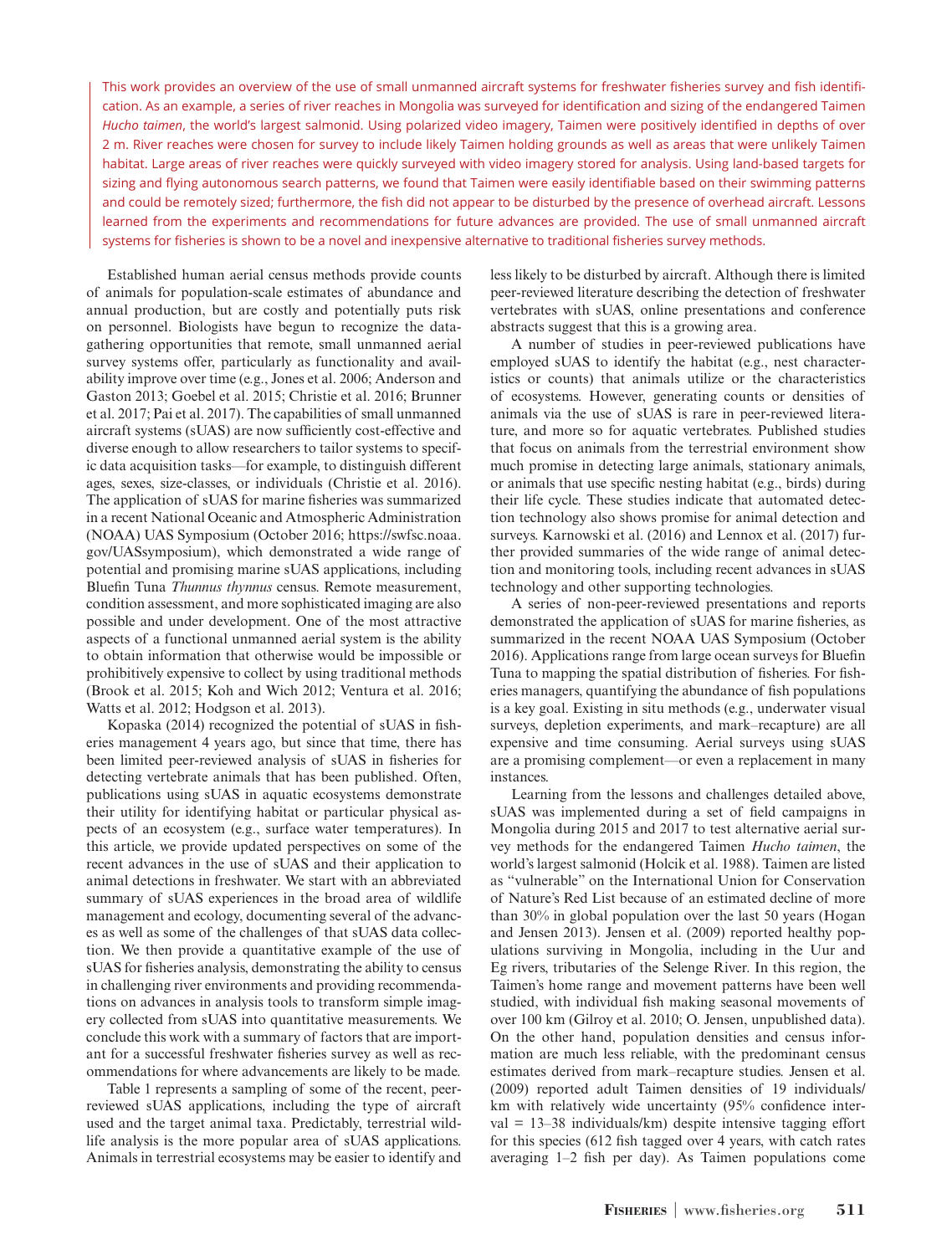**Table 1. A sampling of recent peer-reviewed publications utilizing small unmanned aircraft systems (sUAS) for wildlife observation and monitoring. The majority of applications have focused on terrestrial and marine mammal observation, with no freshwater vertebrate applications to date.**

| Source                       | sUAS type  | Goals/outcomes                                             | <b>Taxa identified</b>                                                                                                                                                   |
|------------------------------|------------|------------------------------------------------------------|--------------------------------------------------------------------------------------------------------------------------------------------------------------------------|
| Koh and Wich (2012)          | Fixed wing | Animal detection                                           | Sumatran orangutan Pongo abelii, Sumatran elephant<br>Elephas maximus sumatranus                                                                                         |
| Van Gemert et al. (2015)     | Fixed wing | Animal detection                                           | Sumatran orangutan, Sumatran elephant, and Suma-<br>tran rhinoceros Dicerorhinus sumatrensis                                                                             |
| Jones et al. (2006)          | Fixed wing | Animal detection                                           | American white ibis Eudocimus albus, other white wad-<br>ing birds, American alligator Alligator mississippiensis,<br>and Florida manatee Trichechus manatus latirostris |
| Vermeulen et al. (2013)      | Fixed wing | Survey (per distance)                                      | African bush elephant Loxodonta africana                                                                                                                                 |
| Sarda-Palomera et al. (2012) | Fixed wing | Number and distribution of active<br>nests                 | Black-headed gull Chroicocephalus ridibundus                                                                                                                             |
| Hodgson et al. (2013)        | Fixed wing | Animal detection                                           | Dugong Dugong dugon with some whales, dolphins,<br>turtles, and other fauna                                                                                              |
| Durban et al. (2015)         | Hexacopter | Photogrammetry, identification of<br>individual organisms  | Killer whale Orcinus orca                                                                                                                                                |
| Durban et al. (2016)         | Hexacopter | Photogrammetry, population<br>determination potential      | Blue whale Balaenoptera musculus                                                                                                                                         |
| Sweeney et al. (2016)        | Hexacopter | Surveys of life stages (adult, juve-<br>nile, and newborn) | Stellar sea lion Eumetopias jubatus                                                                                                                                      |
| Krause et al. (2017)         | Hexacopter | Photogrammetric size analysis                              | Leopard seal Hydrurga leptonyx                                                                                                                                           |
| Chabot et al. (2015)         | Fixed wing | Nest census                                                | Common tern Sterna hirundo                                                                                                                                               |
| Koski et al. (2009)          | Fixed wing | Cetacean detection                                         | Simulated whales                                                                                                                                                         |

under threat from angling, climate change, and hydropower development (Hogan and Jensen 2013), the estimation of population density and subsequent changes in density is becoming a critical monitoring requirement.

To overcome the sole reliance on angler surveys or mark– recapture studies, the use of small, airborne imaging platforms to conduct direct counts of fish is quickly becoming a reality. To test the appropriateness of and develop repeatable techniques for an sUAS Taimen census, a series of autonomous and piloted sUAS videography imaging missions were carried out on the Eg and Uur rivers in north-central Mongolia during October 2015 and 2017. The goals of these missions were to (1) test the feasibility of species identification and size estimation from altitudes that were sufficiently high to avoid animal disturbance, (2) estimate detection rates, and (3) develop criteria and tools for the development of computer-aided and pattern recognition tools for automated fish detection and sizing.

## **METHODS**

The study reaches were located on the Eg and Uur rivers in northern Mongolia, the site of a previous study of Taimen population dynamics and movements (Jensen et al. 2009; Gilroy et al. 2010). These are relatively low-gradient rivers with significant meanders. The water clarity in fall (the time of these studies) is excellent, and the mixed sand/gravel bottom is easily visible (on clear days and at or near solar noon) to depths of up to 3 m. Preliminary survey flights were conducted during 2015 in a reach containing at least one radiotagged Taimen. One Taimen was observed on sUAS video; however, the flight elevations in 2015 were not well controlled, making sizing of the fish impossible. However, the flight elevations ranged from 10 to 20 m, similar to those used in 2017. Based on lessons learned in 2015, sUAS surveys were conducted in 2017 by using a low-cost commercial quadcopter (DJI Phantom 4 Professional) equipped with a gimbaled, f/2. 12-megapixel combination video/still camera. The camera

and was equipped with a polarizing filter. Autonomous flight commands were developed to provide a minimum of 25% overlap between river transects. Manual flights were also conducted to manually verify the presence of a Taimen, which consisted of a pilot (operator) and a videography observer to identify Taimen and to monitor their behavior as the sUAS was maneuvered over and around the fish to determine their sensitivity to overflight. For the actual surveys, commercially available mission planning software (Litchi for DJI, London, UK) was used and programmed through a tablet computer in the field. Base maps were cached on the tablet prior to departure, as no Internet access was available in the field. For the sizing of fish, fixed ground control survey markers  $(1.52 \times 1.52 \text{ m})$  placed at the river's edge were imaged at the flying altitude to provide a visual scale for sizing of fish caught in images.

system was operated in 1080p (progressive scan) video mode

Overflights were conducted on two subreaches of the Uur River at or near solar noon. These reaches were chosen to have significant contrasts in water depth, stream velocity, and the probability of Taimen in the reach. Although each reach could contain one or more of the other native fish species (Lenok *Brachymystax lenok*, Grayling *Thymallus thymallus*, and Northern Pike *Esox lucius*), the largest salmonid among these (i.e., Lenok) at maturity would still be smaller than a mature Taimen and therefore should be easily differentiated. Northern Pike could approach the size of a mature Taimen; however, their habitats and behaviors are generally quite different. Reach 1 (55°23′56″N, 101°55′55″E) was chosen to represent a low-probability Taimen environment and was characterized by a relatively straight reach with shallow (60–100-cm) depth, a gravel bottom, and uniform but modest (<1-m/s) surface velocities. Reach 2 (50°27′47″N, 101°49′54″E) was a known Taimen holding ground, with much deeper conditions (>3 m), variable substrate (gravel and sand), and a more variable river velocity due to variations in river depth and the presence of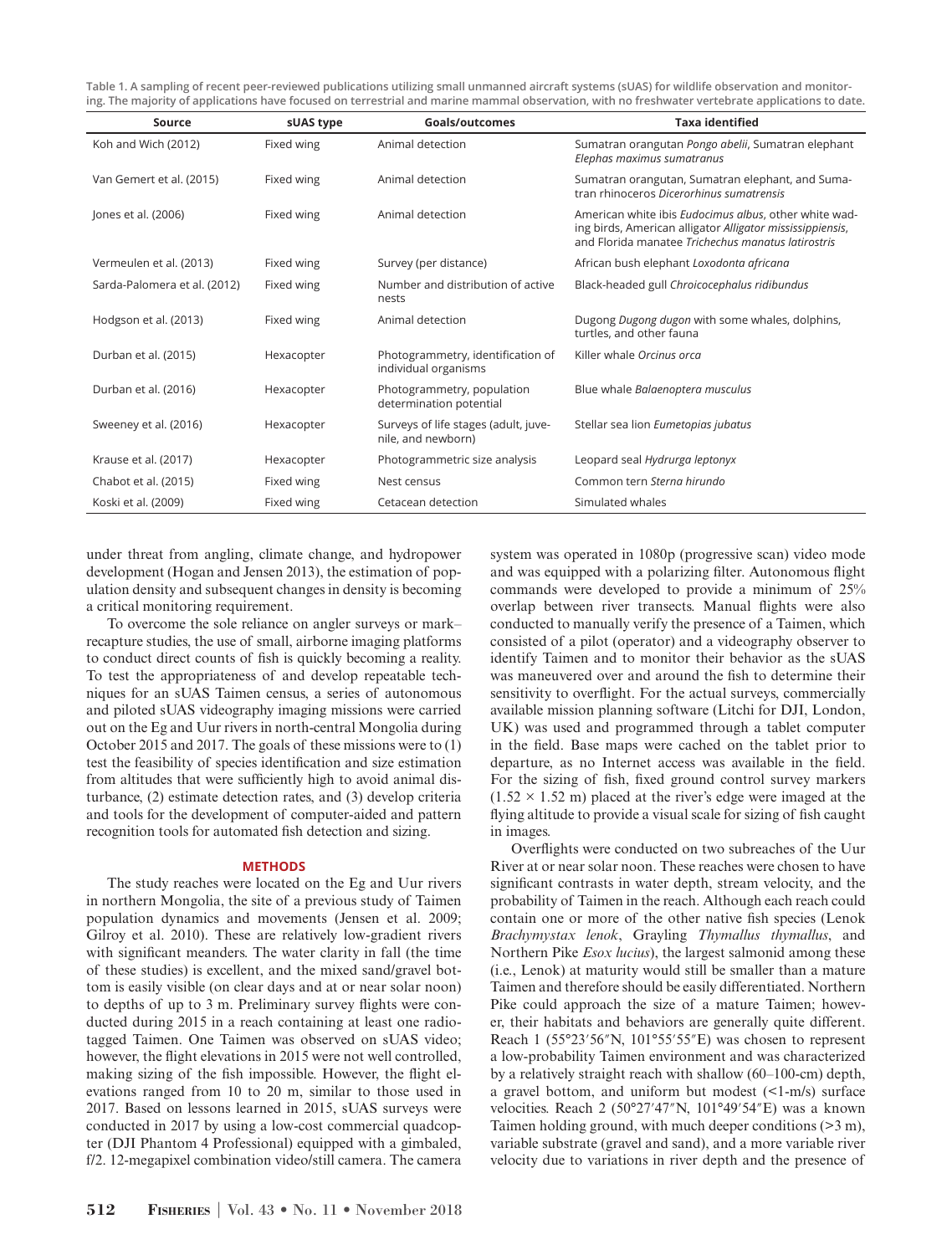a meander bend. Reach 1 was flown at an elevation of 20 m above ground level (which, in these cases, was also the elevation above the water surface) at a maximum forward velocity of 1.7 m/s. The flight line spacing was approximately 30 m, resulting in a video overlap of about 25% for each crossing (i.e., each pass over the river duplicated a 10-m portion of the river). The flights were flown perpendicular to the river flow direction to ensure complete coverage of the entire bank-tobank reach. Figure 1(A) documents the programmed autonomous flight path of the sUAS; the total area covered by a single flight in Reach 1 was slightly greater than  $10,000$  m<sup>2</sup> or 1 ha and required a flight time of only 9 min. Each flight covered approximately 100 m of river reach, and given the reported overall river density of 19 Taimen/km (Jensen et al. 2009), upwards of 2 individuals per reach could be considered to be present, assuming a uniform Taimen density.

Figure 1B documents the autonomous flight over reach 2, flown at an elevation of 15 m above ground level and at an airspeed of 1.4 m/s, which covered approximately the same area of river (slightly greater than 1 ha) in 10 min. The flight elevation was lowered slightly to improve the pilot's ability to judge the proximity of the aircraft to the cliff face on the east side of the river, and the flight speed was slightly reduced to ensure consistent image overlap with that used in Reach 1. Flight line separation was not as consistent for Reach 2 due to differences in river morphology and adjacent cliffs but still maintained a maximum separation of about 20 m. Because of the slightly lower flight elevation and closer flight line separation, the overlap to the upstream and downstream side of the camera was maintained at the same overlap as for Reach 1  $(\sim 10 \text{ m})$ . However, in both cases, it was not anticipated that Taimen would move significant distances during the short flight times and modest flight elevations. Note that in both cases, the reach width was approximately 100 m.

# **RESULTS**

During autonomous flights, live-stream video viewed on the small flight monitors could not be routinely used to identify the presence/absence of Taimen due to both the size of the video screens and the bright outdoor lighting conditions. However, river bottom features (presence/absence of gravel) could easily be detected, as could floating debris on the river. Careful examination of live-stream video during the flight (by experienced and inexperienced viewers) did not detect any Taimen in Reach 1. Figure 2(A) shows a captured image of reach 1 from the river's edge, documenting the ground control target (152 cm), and demonstrates the high clarity of the images and the ease with which features can be discerned. Figure 2(B) documents the water clarity from an elevation of 15 m above Reach 2, which clearly shows river bottom structure in water depths of about 1–2 m.

In contrast, Figure 3 from Reach 2 documents a mature Taimen stationed at the edge of a drop-off. When video imagery was reviewed after the flight, this fish was clearly recognizable from its characteristic swimming behavior. The fish cannot be easily distinguished from nearby macroalgae in still images; however, in the video imagery, the motion displayed by the macroalgae is easily identified as being driven by river currents and not swimming behavior. The first 1.5 min of this video sequence from the flight can be accessed in electronic form (see the Supplemental Materials online), with the observed Taimen appearing about 70 s into the video. Using the ground control panels for scale, this fish measures an average of  $105 \pm 8$  cm (mean  $\pm$  SD), taken from hand measurement of 10 randomly chosen images during the approximately 20 s that the fish is seen in the video if assumed to be at the surface without refractive influences. If its depth is assumed to be 2 m below the panel elevation on the riverbank (an increase in distance of a factor 17/15), then its true length would be increased by about 1.13 without refraction (119  $\pm$  9 cm). Furthermore, accounting for the refractive index differences between freshwater and air (Kinsler 1945), the true size of the fish is next reduced by the factor  $(4/3)^{-1}$ . Therefore, the true estimated length of the fish seen in Figure 3 is  $89 \pm 6$  cm. While no anglers were successful in this reach of the river immediately after the sUAS flights, Taimen that were caught in adjacent reaches ranged from 43 to 115 cm.

### **DISCUSSION**

Although the two reaches were chosen with prior knowledge of Taimen behavior to optimize sUAS testing, these reaches can provide "end members" for census studies in the future. In both cases, the river bottom could easily be observed and the large fish present were clearly visible, even in water as deep as 2–3 m. The background contrast with light-colored substrate made initial identification by eye much easier. Water clarity was critical to identification using the sUAS. The turbidity at the time of sampling was low, and the water was sufficiently clear for easy initial identification of fish. Both reaches also demonstrated that surface reflections or distortions driven by surface roughness did not impair the ability to clearly see the river bottom and therefore the presence or absence of large fish. The wind was minimal  $(\leq 3 \text{ m/s})$  during both flights. High wind conditions would certainly reduce visibility but would also cause challenges for sUAS operations as well (flight control issues, reduced flight time due to battery consumption, etc.); therefore, census surveys are unlikely to ever be conducted in very windy conditions.

The sensitivity of observers to detect Taimen from sUAS videography was also informally tested using both expert fishing guides and non-professional anglers of various experience levels. Subjects were independently asked to view the full flight video in which a Taimen was observed in Reach 2 (note that only the first 1.5 min of the video are shown in the Supplemental Materials) and to record whether a Taimen was recognized and at what time during the video it appeared. Although this was not at all a rigorous or blind test, the simple testing provided insights into the challenges of sUAS census. Each of the fishing guides  $(n = 2)$  identified the Taimen shown in Figure 3 immediately and correctly identified the time at which it appeared in the video. By contrast, only three out of five non-professional anglers noted this Taimen.

As only two reaches were surveyed in 2017, it is difficult to assess the potential for "false negatives"—that is, the failure to observe a fish that was indeed present, quantitatively. However, in 2015, a similar sUAS was flown over a reach with a radio-tagged Taimen whose general location (±100 mm) had been identified by radiotracking. Flights over this reach did identify a single large Taimen in video. Because the 2015 flights did not have rigorous altitude control, it was not possible to accurately size this fish. However, this was the only large fish identified in the reach, and its size at tagging in the previous year was consistent with that of a mature Taimen.

# **Lessons Learned and Moving Forward**

Given the results of this preliminary feasibility study, census methods based on statistical spatial subsampling of river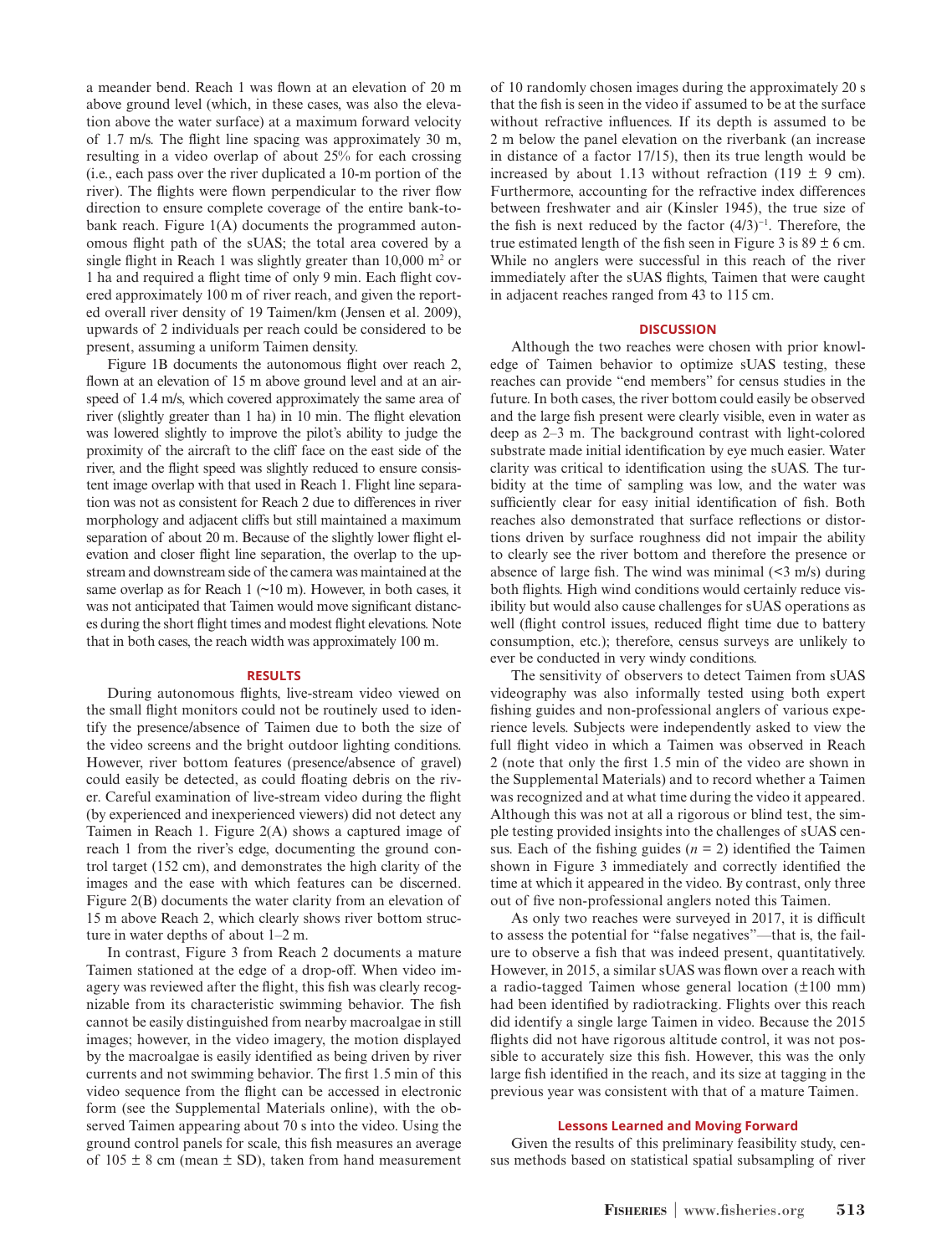

**Figure 1. (A) Flight plan for the small unmanned aircraft system, showing the pre-programmed flight patterns and characteristics over Reach 1 (Uur River, Mongolia), which served as the low-probability Taimen environment; and (B) small unmanned aircraft system flight plan over Reach 2, which was an anticipated Taimen holding area.**

reaches by using sUAS imagery could now be incorporated with other methods of estimating population size. For example, sUAS-based visual surveys could be used to place an empirical "prior" on population density in Bayesian mark–recapture models. Drone setup and flight operations conducted in this study required less than 45 min for each 8–10-min flight, which covered about 1 ha of river reach. These cycle times represent the maximum time needed apart from the time required to charge batteries, which can be accomplished overnight if a sufficient number of batteries is available. As experience is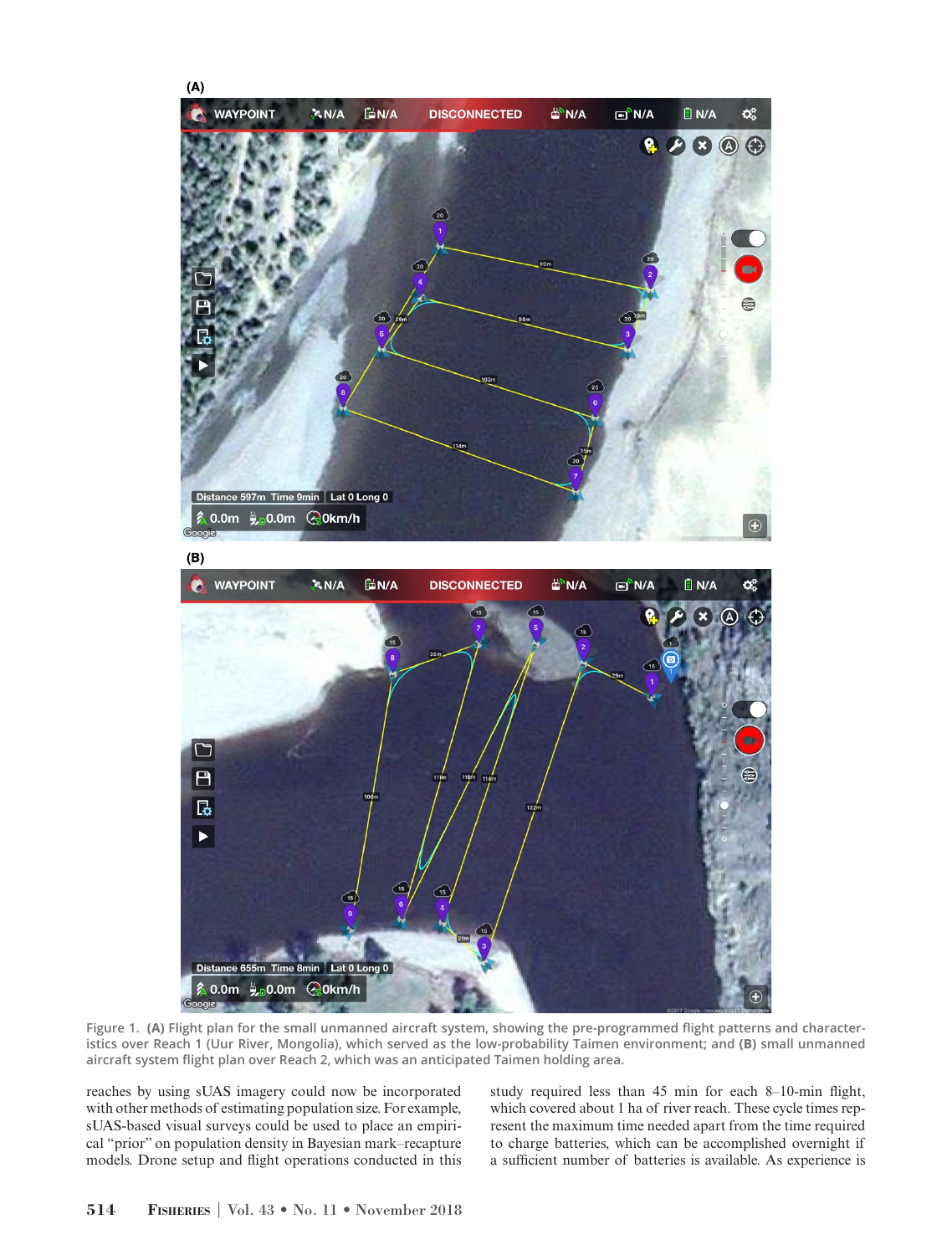

**Figure 2. (A) Representative river image from Reach 1 (Uur River, Mongolia) documenting the 1.52-m targets for scaling and (B) a representative image viewing through the water column between 1 and 2 m in water depth. The scale bar is derived from the known ground control point target size during the survey at 15 m above river level.**



**Figure 3. Video image capture of a Taimen in the Uur River, Mongolia, from an altitude of 15 m. In the still imagery, the Taimen is challenging to recognize; however, in the video (Supplemental Materials), it is easily recognized and can be clearly seen swimming.**

gained in flight operations, mission planning software, preand post-checklist speed, and sUAS maintenance (including battery changeover), our team has demonstrated that a river survey mission of 10 min can be accomplished in less than 15 min, making it possible to easily survey 3–4 ha/h at speeds and altitudes that are appropriate for large-fish censuses. For example, all autonomous missions can be planned, tested, and readied for upload in the laboratory or office prior to going into the field, thus reducing the time needed between flights as well as reducing crew stress and, in turn, the potential for errors. This will also reduce the time available for fish movement

between flights, thereby reducing double-counting errors (i.e., due to a fish moving between flights and being misidentified as a second fish).

In this example, many conditions were conducive to sUAS detection. Not only was the target species large in size, but it was also relatively stationary. Water clarity was also quite high, making identification of animals at depths of 2–3 m possible. Clear sky conditions were found to be very important, as test flights on overcast days were unable to observe the substrate in water depths greater than approximately 30 cm. In contrast, substrate conditions were less significant than expected, as the swimming motion of the individuals made them quite easy to initially identify. The addition of a polarizing filter did sufficiently reduce glare and glint across the water surface, even in reaches with surface riffles, to permit recognition of the substrate.

The issues raised above begin to focus the range of sUAS for fisheries census. This new "tool in the toolbox" is not a universal one but rather will have a niche of suitable conditions, including fish size, water depth and clarity, wind speed, and sun angles. Clearwater fisheries with limited water depths are prime considerations. Although the work presented here focused on a large, freshwater species, smaller species can be imaged by flying at lower altitudes with knowledge of the field of view and pixel size of the imaging tools to ensure that the species can be seen. Testing can be accomplished by using "dummy" targets with the shape and color of the species of interest. The informal survey taken by experienced and less-experienced anglers suggests that training data sets are helpful to ensure identification, and these same target flights can be used both to train the observers and to test the probability of false negatives. Test flights over known habitat should be conducted at the anticipated flight altitude to determine the species' response to overhead objects. Smaller species may be more likely to react to an overhead, "predator-like" object; thus, it may be necessary to balance flight altitude with image resolution. Flight plans can also be optimized to reduce or eliminate the aircraft's shadow from passing over the target habitats, and given the advances in miniaturization, it is now possible to fly sUAS that more closely resemble a sparrow than an osprey!

The rapid evolution and significant reduction in cost of sUAS that are capable of high-resolution videography suggest that future riverine fish surveys will be able to incorporate them as a robust visual survey tool. Advancements in computer vision and automated pattern recognition software also hold significant promise for automated fish detection and sizing, and these efforts are underway in many areas of wildlife ecology (e.g., Weinstein 2017) and a wide variety of other disciplines. In most countries, the operation of small drones (for example, the U.S. Federal Aviation Administration [FAA] defines "small" as less than 25 kg [55 lb]) for research and commercial use is regulated by the appropriate aviation authorities. In the USA, the FAA governs sUAS operations under the Code of Federal Regulations Title 14, Part 107, released in 2016. These regulations, which have significantly opened up opportunities for legal operation of sUAS for research purposes, can easily be met with modest operator training and allow for the use of a significant new and non-invasive method to improve surveys in river and lake systems.

# **ACKNOWLEDGMENTS**

This work was partially supported by the College of Science, University of Nevada; the Taimen Fund; National Geographic